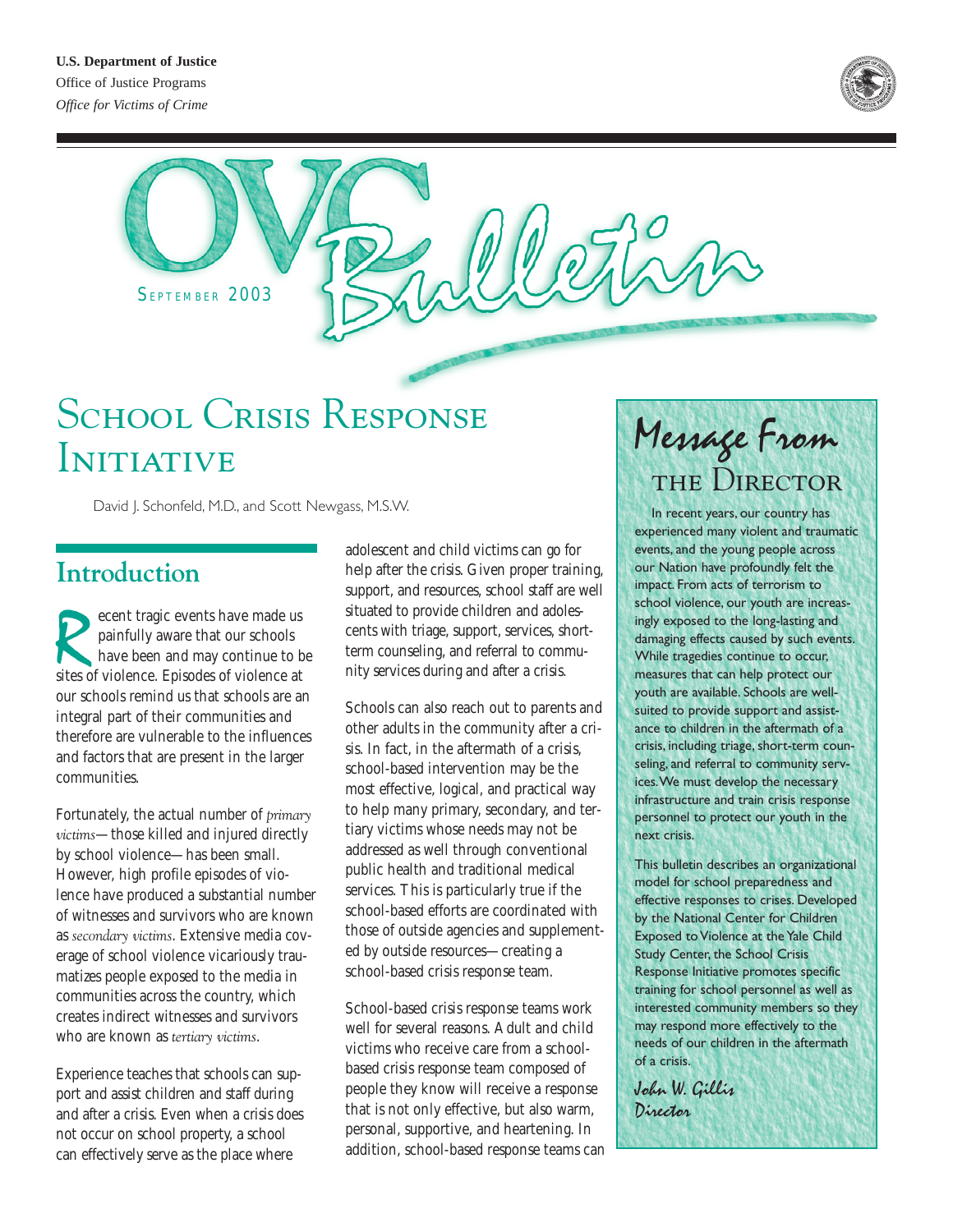meet the emerging needs of students, parents, and staff during and after a crisis, which reinforces the idea held by many that, in a community, schools should be a focal point for the development of young people.

Developing an effective crisis response and building a strong school-based crisis response team is important. Schools nationwide must share all the information, knowledge, skills, experiences, and promising practices that they have learned about crisis response. School crisis response teams should include individuals who work within the school and those from the community who work collaboratively with the schools, such as mental health and juvenile justice professionals. Avoid plans that replace staff members with experts from outside the community. This is important for several reasons. First, staff members have an ongoing relationship with and knowledge of the students, their parents, and the community. This gives school personnel valuable insight and perspective that will be helpful when they screen crisis victims and intervene on their behalf. In addition, school staff will remain in the community throughout the long recovery period that follows many crises. Staff are uniquely suited to monitor the emerging and residual effects of the crisis, which allows them to plan and coordinate a comprehensive response. Further, because parents frequently consult school staff about daily matters, parents already think of the staff as experts on the children in their care and as credible resources for information. Therefore, an effective response to a large-scale crisis when well-trained school crisis response teams are in place should rely on experts from outside the school community to provide short-term consultation but not to assume the primary response role. Communities achieve the greatest benefit when the supports that are already in place are enhanced and sustained, increasing the contributions by those who will continue to work in the community and with the children.

This bulletin describes the work of the School Crisis Response Initiative of the National Center for Children Exposed to Violence at the Yale Child Study Center and provides an overview of the program's organizational model for school crisis preparedness and response. The organizational model presented in this bulletin is intended to guide schools and school districts as they develop their own schoolbased crisis response plans. Individual schools and districts will need to adapt this general model to their unique needs and strengths.

## **Background**

The School Crisis Response Initiat<br>
of the National Center for Childi<br>
Exposed to Violence at the Yale<br>
Child Study Center was funded by the he School Crisis Response Initiative of the National Center for Children Exposed to Violence at the Yale Office of Juvenile Justice and Delinquency Prevention, U.S. Department of Justice. This initiative is a collaboration of the Yale Child Study Center and community mental health professionals, law enforcement representatives, and local and state educational agencies. The program's mission is to empower school staff through planning and training by consulting with schools to develop their capacity to meet students' emotional and mental health needs during and after a crisis and by providing school-based crisis response teams with technical assistance to help them resolve problems that arise in specific crisis situations. Funding from the Office for Victims of Crime (OVC), U.S. Department of Justice, supported the publication of this bulletin.<sup>1</sup>

The School Crisis Response Initiative's first goals were to develop and implement an organizational model for school crisis preparedness and response,<sup>2</sup> establish and coordinate training to enable school staff to respond effectively in crisis situations, and enhance community resources to address emerging mental health needs of children and adolescents in crisis settings. Since 1991, the initiative has been presented to many state, national, and international audiences of various educational, health, and juvenile justice professionals, including school administrators, teachers, school nurses, physicians, psychologists, social workers, and bereavement counselors. Approximately 10,000 school staff members and specialists in related services have received training, including more than 500 school- and district-level teams. Program staff have provided technical assistance for approximately 200 school crises, many of which involved the death of a student or school staff member.

## **A Model for School-based Crisis Preparedness and Response**

chools are well-organized system<br>that function with great efficies<br>under normal conditions. Durin<br>crisis, however, schools face unusual chools are well-organized systems that function with great efficiency under normal conditions. During a demands. While maintaining day-to-day operations, they must adapt to unexpected and unpredictable influences. Both school staff members and students will be personally affected by the crisis. Therefore, at the time of a crisis it is very difficult for a school to organize an effective crisis intervention response and still maintain the required long-range perspective. Schools may underestimate the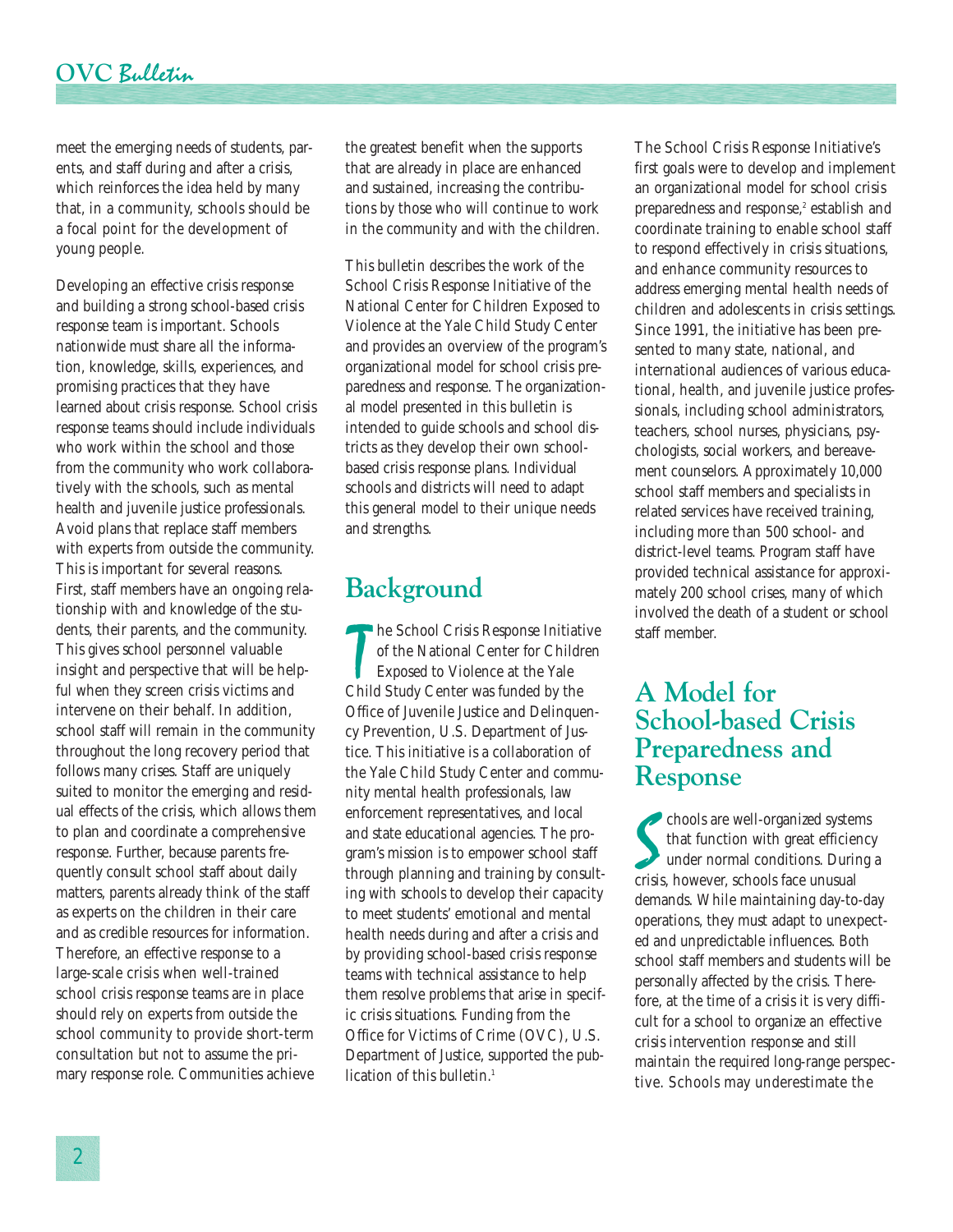full impact of the crisis or feel overwhelmed by the extent and magnitude of it. For schools to effectively address the many issues that typically arise during a crisis, a preplanned, systematic organizational model to direct decisions is essential. To be effective, a school's crisis response model must anticipate the results of a crisis and identify the ways it will affect individuals and the community. This includes identifying and preparing for the typical reactions of young people of all ages. In addition, the model must identify and plan how to use the broad range of skills and knowledge represented by those on the school crisis response team, including those of collaborating professions, such as mental health and juvenile justice. Finally, the crisis response model must anticipate the future needs of the school population and develop plans to meet those needs.

### **School Crisis Response Team**

School crisis response teams need to determine which crisis events are likely to require or benefit from a team response. In general, the following four crisis categories are included:

- Death of a student, a staff member, or a community member whose death affects a significant portion of the school population.
- Major environmental crisis, such as a flood or fire.
- Situation that involves a threat to the physical safety of students, such as a schoolbus accident, even in the absence of injuries.
- Situation that involves a perceived threat to the emotional well-being of students, such as may be precipitated by hate-crime graffiti or repetitive bomb threats.

Situations that involve only a few students, especially when trying to maintain privacy or confidentiality, are better addressed through means other than a school crisis response team, perhaps by a student assistance team or guidance counselor.

### **School Crisis Response Plan**

A school crisis response plan should include guidelines for membership on the school crisis response team and the roles of its members; protocols for delivering crisis intervention services; and protocols for notifying team members, school staff, students, parents, and the community of information about a crisis. To respond to unique situations such as large-scale natural disasters or criminal activities, specific guidelines must be established. The plan must address three general areas: safety and security; dissemination of accurate information to school crisis response team members, school staff, students, parents, and, when appropriate, the general public; and the emotional and psychological needs of all parties. Experience shows that all three areas must be addressed concurrently. If they are not, none will be addressed effectively.

No ideal school crisis response plan exists that suits all the needs of all schools and school districts. The organizational model presented within this document intends to guide schools and school districts as they develop their own school crisis response plan. Individual schools and school districts will need to adapt the general model to their own unique needs and strengths.

The school crisis response plan proposed in this bulletin recommends that each community create three organizations to operate the three components needed to fully implement a crisis response plan—a school-based crisis intervention team, a

district-level crisis intervention team, and a regional resource group.

#### **School-based Crisis Intervention Team**

Usually, the school-based crisis intervention team provides staff and students with the majority of direct services needed during most crisis events. However, the roles and functions of the three teams will vary according to the needs of each community. School systems can adjust the specific functions of these teams and the relationships among them to fit the district's and region's needs. For example, smaller school districts may have the district-level crisis intervention team provide students with more direct services than the schoolbased crisis intervention team provides.

### **District-level Crisis Intervention Team**

The district-level crisis intervention team comprises members of the district office, representatives of school-based teams, and district-level collaborators and consultants such as personnel from the local mental health clinic, local police station, and/or fire department. The district-level crisis intervention team establishes district-wide policies that are relevant to crisis preparedness and response; oversees their implementation at the school level; requires and arranges training of schoolbased crisis intervention teams; establishes and maintains district-level connections with agencies and consultants; provides school-level teams with support and backup at the time of a crisis; coordinates the sharing of resources among school-level teams, such as assigning counseling staff from other schools to a school responding to a crisis; and oversees the implementation of the school crisis response plan across schools within the district.

#### **Regional Resource Group**

The regional resource group comprises representatives of the district-level team as well as relevant professionals from the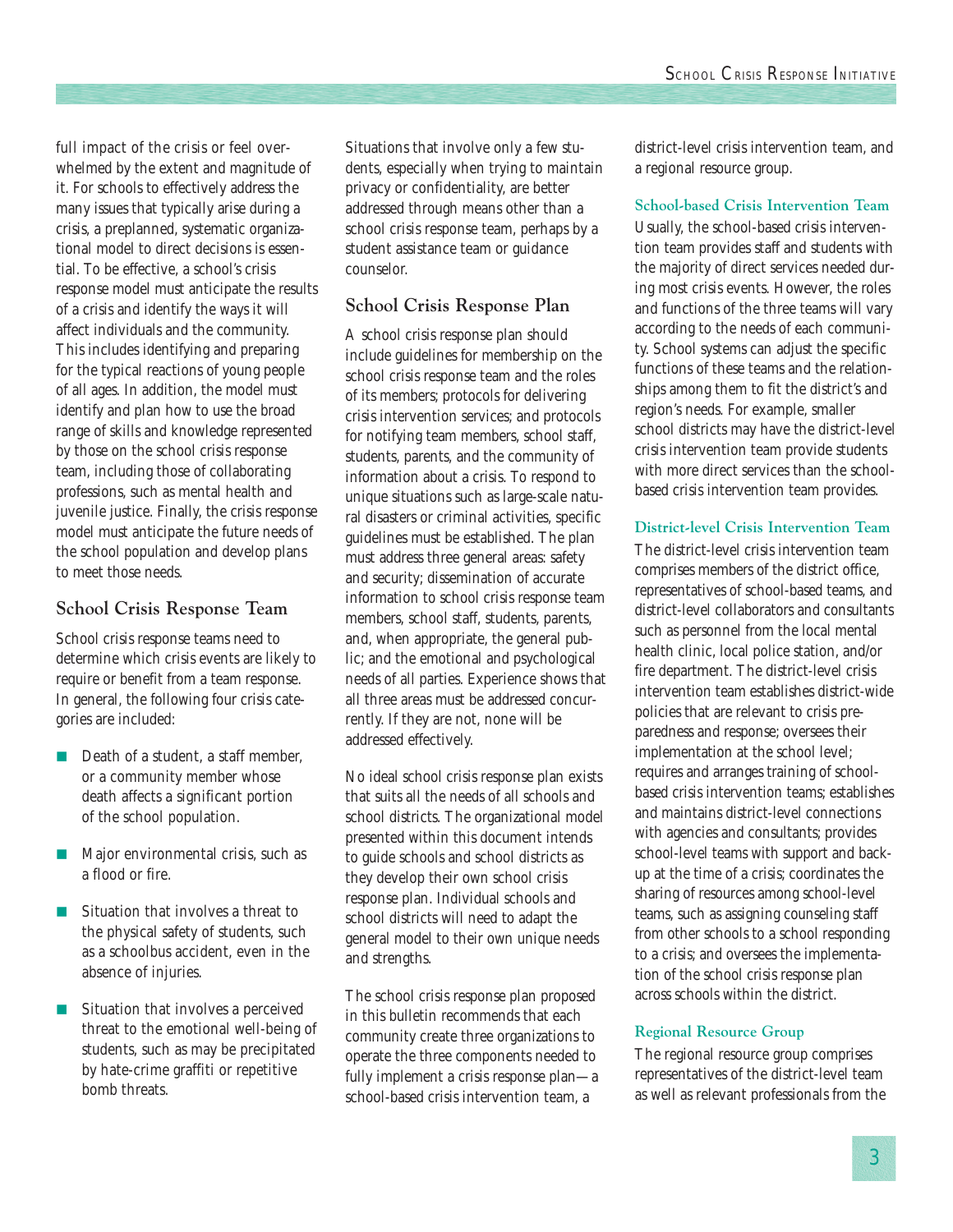### **OVC** Bulletin

community, including the mental health and juvenile justice sectors. This group provides a forum for sharing experiences among the participating school systems and collaborating experts; participates as indicated in district-level and school-level trainings; oversees the resource needs for the region; advocates for expansion of services, such as emergent mental health services, as necessary; establishes interdistrict agreements for sharing resources across district lines; and facilitates interdistrict sharing when a major school crisis puts an individual school system in need of resources.

The National Center for Children Exposed to Violence formed a regional resource group for this program in 1991 with the initial participating school districts of East Haven, New Haven, North Haven, and West Haven, Connecticut. Subsequently, additional school districts joined in the development of the organizational model and establishment of district-level policies. From this process, initial training for school staff, successful advocacy for the expansion of regional urgent mental health services for children in crisis, and creation of the current initiative described in this bulletin were implemented. The regional resource group that was developed for this program continues to meet quarterly.

#### **Roles and Responsibilities of Schoolbased and District-level Crisis Intervention Teams**

The organizational model outlines specific positions and responsibilities for members of the school-level and district-level crisis intervention teams. These positions are crisis team chair, assistant chair, coordinator of counseling, staff notification coordinator, communications coordinator, media coordinator, and crowd management coordinator. Depending on the school or district, an individual team

# **Roles of Crisis Team Members**

**Crisis team chair—**Convenes scheduled and emergency team meetings, oversees both broad and specific team functions, ensures that the required resources are available to each team member for assigned duties, and communicates with the district-level team. Is often an administrator or designee.

**Assistant chair—**Assists the crisis team chair with all functions and substitutes for the chair in the chair's absence.

**Coordinator of counseling—**Develops mechanisms for ongoing training of crisis team members and other school staff and identifies and establishes liaisons with community resources for staff and student counseling. At the time of a crisis, determines the extent of counseling services needed, mobilizes community resources, and oversees the mental health services provided to students. Must have appropriate counseling and mental health skills and experience.

**Staff notification coordinator—** Establishes, coordinates, and initiates the telephone tree when school is not in session to contact the crisis team and general school staff, including itinerant, part-time, and paraprofessional staff. Also establishes a plan to rapidly disseminate relevant information to all staff during regular school hours.

**Communications coordinator—** Conducts all direct in-house communications, screens incoming calls, and maintains a log of telephone calls related to the crisis event. Helps the staff notification coordinator develop a notification protocol for a crisis event that occurs during the schoolday.

**Media coordinator—**Contacts the media; prepares statements to disseminate to staff, students, parents, and the community; and maintains ongoing contact with police, emergency services, hospital representatives, and the district office to keep information current. Handles all media requests for information and responds after coordinating a response with the media coordinator for the districtlevel team.

**Crowd management coordinator—** In collaboration with local police and fire departments, develops and implements plans for crowd management and movement during crises, including any required evacuation plans and security measures. Crowd management plans must anticipate many scenarios, including the need to cordon off areas to preserve physical evidence or to manage increased vehicular and pedestrian traffic. Because of the possibility of actual threats to the physical safety of students, crowd management plans must provide for safe and organized movement of students in a way that minimizes the risk of harm to them under various threats, such as sniper fire.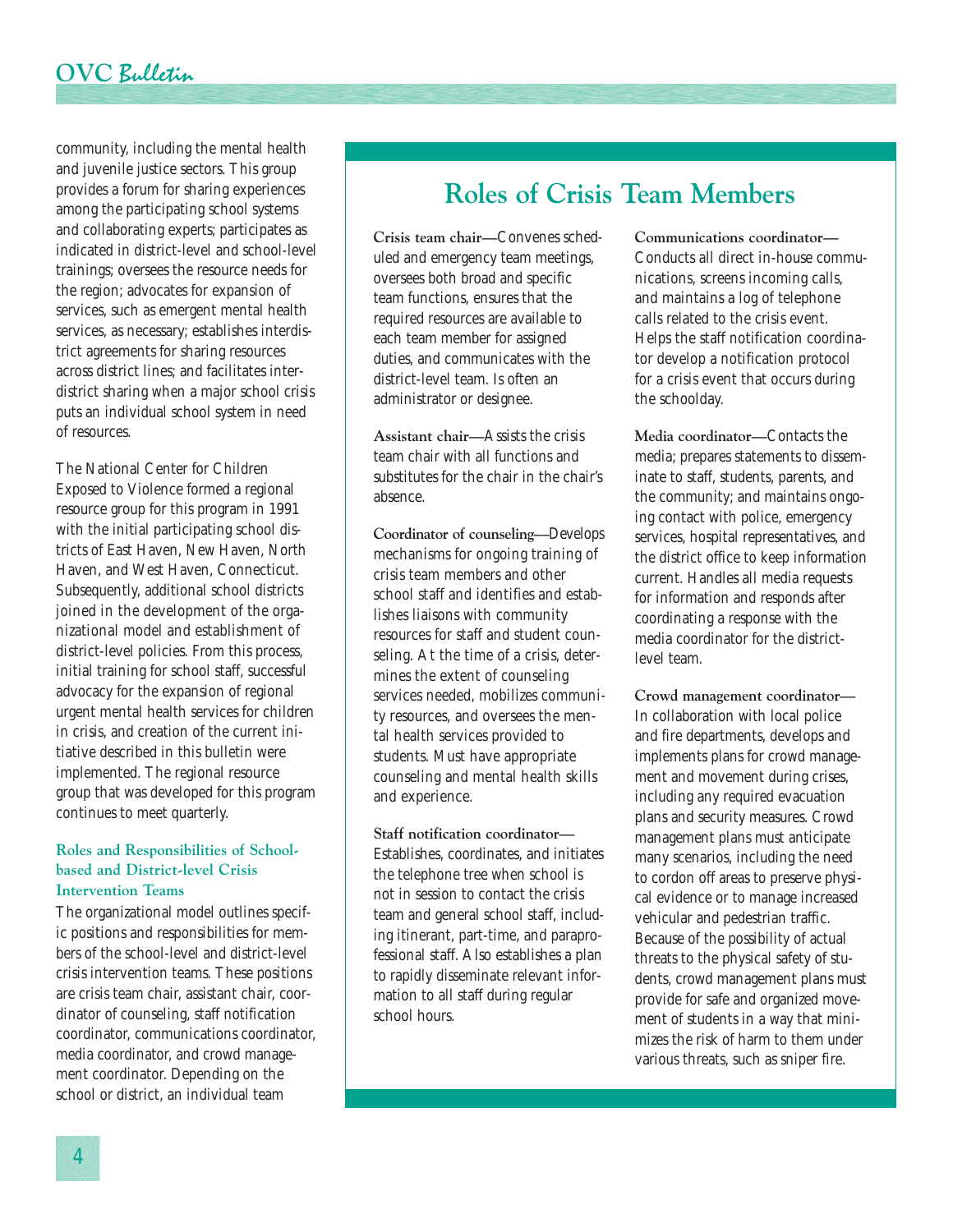member may assume more than one position, or several team members may share the responsibilities of one position. Team members must receive training for their positions and develop an appreciation of other team members' responsibilities. More detailed information about these positions appears in the sidebar.

The notification protocol in the school crisis response plan outlines specific ways to efficiently notify school crisis response team members, school staff, students, parents, and community members about crisis events that occur both during and outside of school hours. This protocol outlines provisions that may be needed during a crisis—supportive and appropriate classroom interventions;<sup>3</sup> designated rooms within the school that are staffed by counseling personnel who can provide short-term support services to students individually and in groups; and support groups during and after the crisis. The organizational model assigns roles to individuals to address the many communication needs of schools and communities during a crisis. Within this framework, the school crisis response team can manage communications, including rapidly contacting all necessary personnel; developing and circulating written notices for staff, students, parents, the community, and the media; responding to the increased need to evaluate and assemble information as it develops; and managing both local and national media. The school crisis response team can coordinate the efforts of school personnel and parents with those of police officers and mental health and medical professionals to address the emotional responses that evolve from traumatic and critical situations. The school crisis response team can also perform preliminary assessments of liabilities and vulnerabilities associated with each school and district. Factors that affect vulnerabilities include the population served by the school or district,

location and physical layout of the buildings, geographic and socioeconomic makeup of the area, and behavioral trends exhibited within the student population.

Schools are better able to function with minimal disruption in the immediate aftermath of a crisis if they have sufficient structure in place to coordinate services when the crisis occurs. Although adjustments will need to be made to student activities, such as postponing exams or substituting instructional activities with supportive classroom discussions about the crisis event, it is best to continue routine school activities as much as possible. Students who feel unable to maintain their regular school schedule should be permitted to seek counseling or support services in a less structured setting, such as a support room or guidance counselor's office. Some crisis situations necessitate closing a school for periods of time. However, whenever possible, it is best to avoid school closings and early dismissals, particularly during the crisis. Students find comfort in the schoolday routine and in the company of their peers and trusted adults. In addition, canceling school disrupts the family routine and places an additional burden on working parents who must scramble to find alternate childcare. Children who are already traumatized by a crisis may be placed in unfamiliar and unsatisfactory last-minute daycare. Further, temporary removal from school can sometimes increase a student's fears about returning to school and may engender school avoidance behaviors. In the aftermath of a crisis, if student safety is a concern at the school's location, it may be necessary to reconvene school in an alternate location. School crisis response plans should include arrangements for this possibility.

Without having in place a school crisis response plan and an infrastructure to support it, an effective response to a crisis is unlikely. When developing a school crisis response plan, teams must begin with general protocols to handle elements present in all crises. However, these general protocols must be flexible so they can be modified to address the unique needs of special situations, such as natural disasters or criminal activities.

# **Mental Health Triage**

In providing care for students in the<br>aftermath of a school crisis, the organizational model and school crisis<br>response plan recommend that the school n providing care for students in the aftermath of a school crisis, the organizational model and school crisis crisis response team follow the principles of mental health triage.<sup>4</sup> Staff in support rooms should provide mental health triage and make appropriate referrals to other support and counseling services in the school and community.

Schools operate with a zero reject policy. That is, schools were established to serve all students and are mandated to provide all necessary services required by students to facilitate their education. The principles of triage recognize that in certain settings and under certain conditions it is not possible to provide all needed mental health services to everyone. Instead, decisions must be based on the most efficient use of limited resources to prevent the most harm. In this context, mental health triage during a school crisis means that children in need of immediate evaluation and services by a mental health professional should be referred directly to appropriate community resources and should not receive extensive evaluations or counseling services by school personnel. This requires preexisting access to appropriate urgent mental health services for traumatized children and adolescents. Children who are not in need of urgent mental health services may be offered limited interventions, such as counselor-led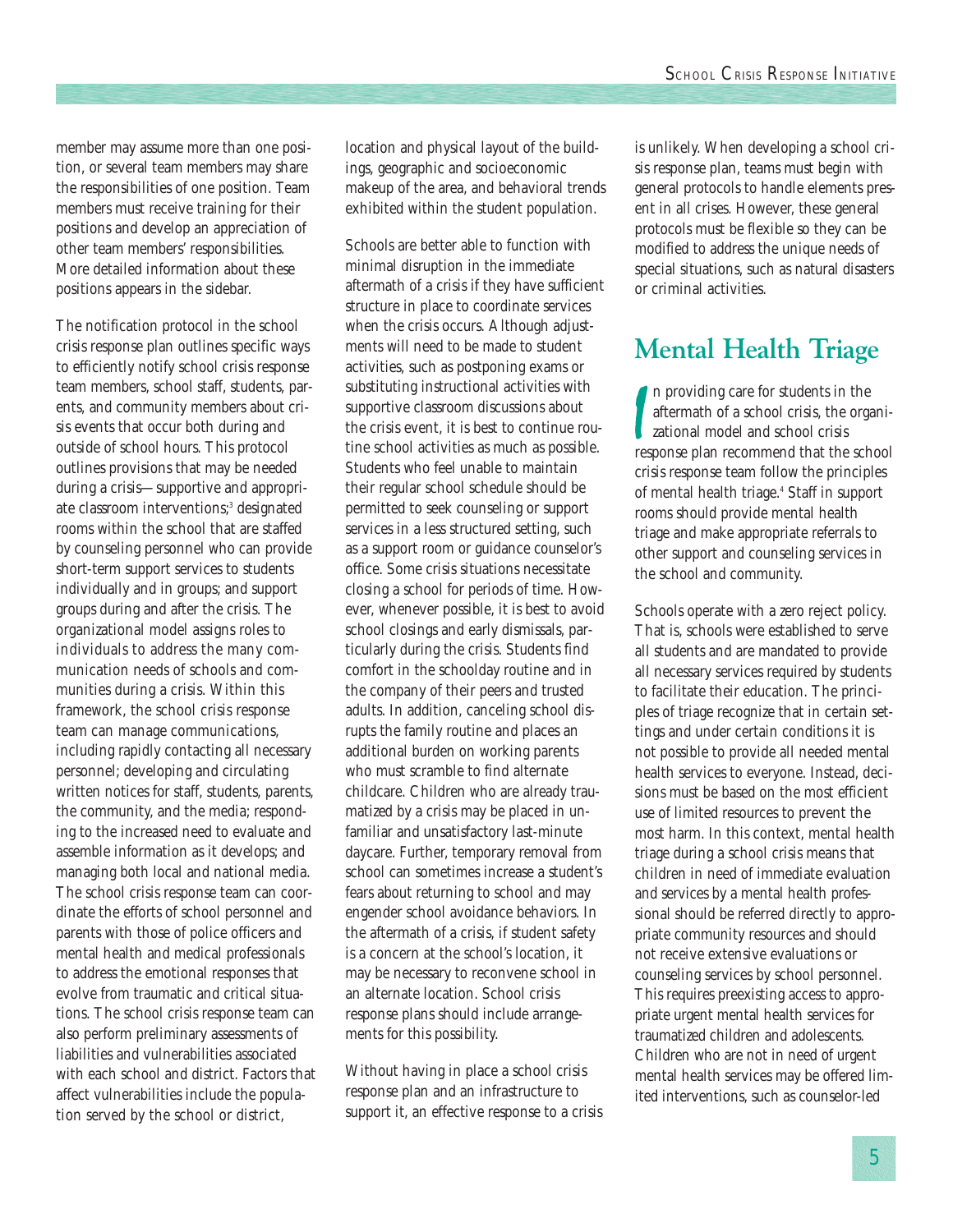### **OVC** Bulletin

discussions in group settings like classrooms and support groups. Evaluations made during the immediate aftermath of a crisis must have specific goals—to identify those in need of urgent services and to expedite their referrals. Until additional resources become available, longer and more indepth evaluations should be postponed.

# **Followup**

exactions and responses to a crisis<br>are both immediate and long ter<br>and may be observed for months<br>even years after an event. Both children are both immediate and long term and may be observed for months or even years after an event. Both children and adults in a school community will have immediate and long-term reactions and responses to a crisis, including grief. A school-based crisis intervention team is particularly well suited to monitor the adjustment of students and staff members for an extended period of time. Ongoing observation by the school-based crisis intervention team allows team members to identify individuals who are in need of further services so they can be referred to community resources. The team may also recognize common needs of students and staff that can be addressed by establishing support groups in the school.

# **Establishing Memorials**

**OFFERN** the school crisis response<br>team must address the content and<br>timing of memorializing the event.<br>Immediate issues, such as how to formally team must address the content and timing of memorializing the event. convey condolences to family survivors on behalf of the school, are appropriately addressed by the school crisis response team after receiving as much input as possible from the school community. Frequently, formal memorialization activities, such as raising funds for a scholarship to honor a murdered teacher, are undertaken too soon—sometimes within hours of the crisis. Although loving and therapeutic, memorialization activities that are undertaken too soon may divert energy and attention from the acute psychological and emotional needs of the victims. In addition, early memorialization events may be mistakenly interpreted by victims as indicating closure of the crisis. Victims who face closure of a crisis prematurely fail to take the time they need to grieve, adjust, and cope. For optimal recovery, nothing should discourage victims from continuing the grieving and healing process as long as necessary.

Thoughtful responses and ideas about how to memorialize people will often arise over time. Schools that rely on formal, traditional means of memorialization, such as placing a plaque in a hallway or dedicating the yearbook, should keep in mind that their actions may establish a precedent that may be difficult for the school to follow in the future. At the time of subsequent deaths of students or staff, those most directly affected by the loss may question why similar memorial activities are not instituted for their loved ones. Comparison of memorialization efforts is inevitable and likely to cause contention. To avoid painful comparisons, it is best to encourage the development and implementation of meaningful, symbolic, and respectful memorials for each person who died and whose loss affects the school community.<sup>5</sup>

### **Enhancing Community Resources**

The plan for school crisis preparedness and response cannot and should no<br>be developed by the school system<br>isolation. Members of a diverse group of **here** plan for school crisis preparedness and response cannot and should not be developed by the school system in disciplines and professions who represent the full range of community resources

should be involved directly in both planning and implementing the school crisis response plan. Through an organized, collaborative, and capacity-building planning process, the community can anticipate the majority of needs that may arise in a school crisis and then draw on the membership of the crisis response team and resource groups to identify available resources. An extensive network of partners from various service sectors, including police, other government agencies, mental health providers, and social services agencies, should be established and maintained. Then the necessary steps can be taken to develop the resources not currently available.

Although a time-consuming task, maintaining this network has benefits far beyond crisis intervention. The network allows the school and community to address a broad array of prevention and intervention services related to the mental health and safety of children and young adults within the region. For example, some school crisis situations will require the services of police and fire rescue teams. Promoting proactive and collegial relations with the local police will help minimize conflicts around organizational responses and allocations of resources by the police during crises. In addition, maintaining proactive and collegial relationships will make the interactions and communications between schools and police more effective in noncrisis incidents, such as in criminal investigations and arrests of students on school grounds or student probation discussions between juvenile justice personnel and school authorities. An effective working relationship with law enforcement is an immediate payoff of crisis preparedness and helps preserve commitment to the process of crisis planning by all of the community. A successful, effective school crisis response plan must benefit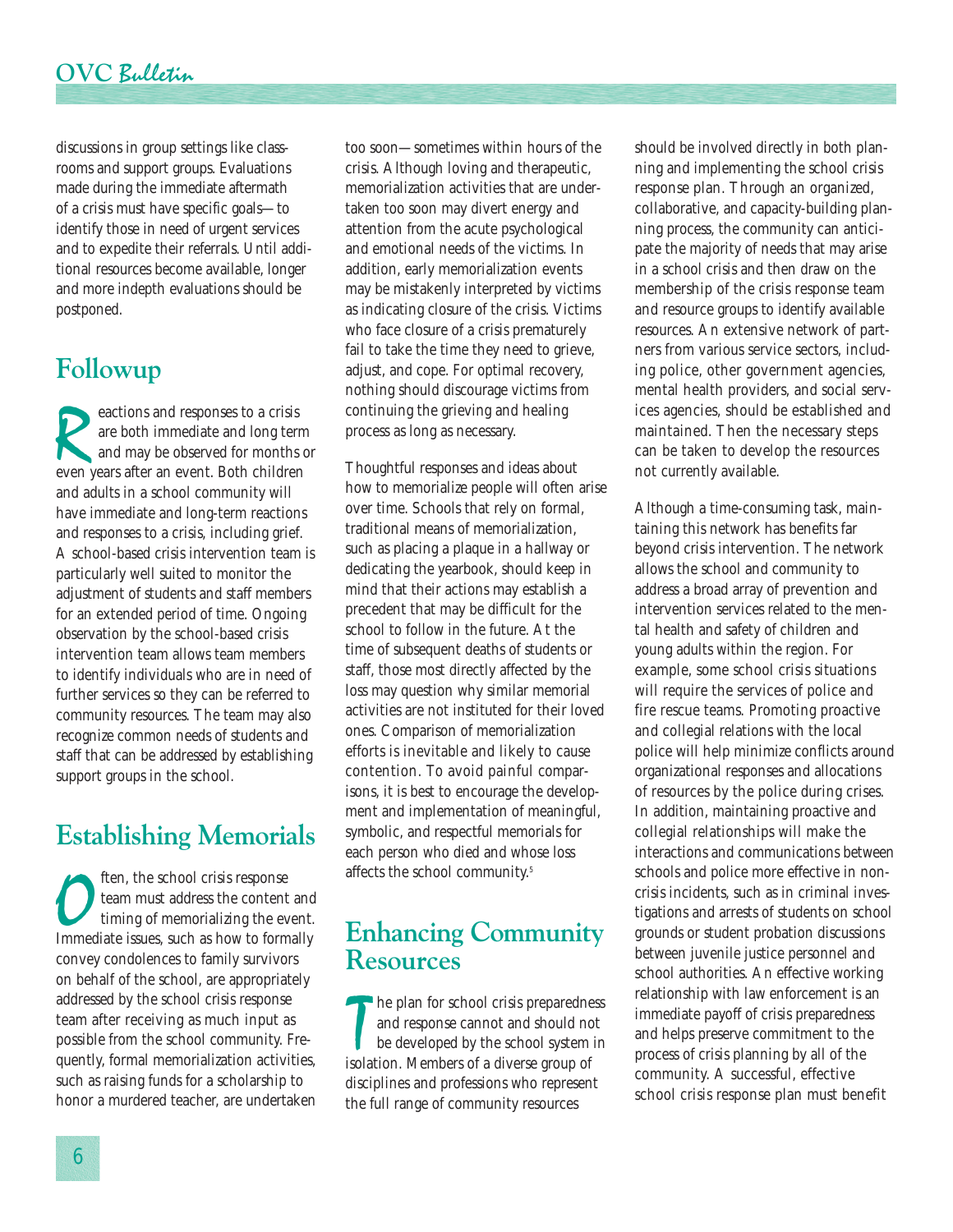not only the school and its local community, but also the school district and the larger community. Only when all elements of the larger community are involved can a successful school crisis response plan be developed, implemented, and maintained.

## **Training Crisis Teams and School Staff**

Ithough school staff members have a general understanding of child<br>development and possess instruc-<br>tional skills, many are not familiar with lthough school staff members have a general understanding of child development and possess instrucchildren's reactions to trauma and stress and how they relate to a child's development. Also, many educators do not know how to apply their instructional abilities to support children and teach them positive coping skills during a crisis. Most school staff members are not aware of the basic principles of an incident command structure, nor do they know how to maintain an organizational focus during a crisis. Therefore, training conducted according to the School Crisis Response Initiative aims to cover the following areas:

- Crisis theory as applied to children and adults.
- Children's reactions to traumatic events and children's grieving and bereavement.<sup>6</sup>
- Crisis response organizational model with emphasis on the roles and responsibilities of school crisis response team members and implementation protocols of the crisis response.
- Principles of memorialization.
- Classroom interventions.
- Support room interventions.
- Mechanisms that enable staff to provide support for one another during a crisis.

Optimally, full school crisis response teams participate together in training that includes group activities that focus attention on working as a team and achieving balance between leadership and full participation by team members. Team members realize that the group process allows for deliberation from multiple vantage points and permits compromise that respects potentially competing priorities, such as ensuring order and security, providing the school community with accurate information, and promoting emotional recovery and optimal coping.

### **Ongoing Consultation**

Ongoing consultations with school crisis response teams promote further teamwork and help team members form functioning district teams and regional resource groups and establish and solidify collaborative relationships with local agencies, including mental health and juvenile justice agencies.

### **Supporting School Crisis Response Team Members and School Staff**

A crisis of any nature often awakens feelings related to a prior crisis that may assume a primary focus for a particular child or staff member. Given an appropriate opportunity during a crisis, these particular children and adults may be inclined to disclose a wide range of personal crises. If this is not anticipated, members of the crisis response team can easily be overwhelmed by the discrepancy between available resources, including skill limitations and available time of team members, and the evolving, seemingly infinite needs of the community.

All members of the crisis teams and school administration need to recognize that this work is difficult and they need to provide adequate support for school staff and other crisis response team members as they work. Crisis response planning for a community must ensure that appropriate supports are available to attend to the mental health needs of members of the crisis response team. An employee assistance plan (EAP) is one way to provide access to discreet, confidential, cost-free, and short-term mental health services. School systems that do not have an EAP may develop a resource list of several practitioners who are experienced in working with traumatized adults and have agreed to be available for offsite staff support. Generally, this approach requires considerable out-of-pocket expense, which may limit access for staff who need this service. Whether a school system uses an EAP or a less structured model based on available clinicians providing intervention with staff on a case-by-case basis, schools should make the names and numbers of support professionals and resources available to school staff at the beginning of a crisis.

## **For More Information**

The School Crisis Response Initiative the School Crisis Response Initiative or to request consultation or technical assistance, contact the National Ceno obtain further information about the School Crisis Response Initiative or to request consultation or techniter for Children Exposed to Violence at www.nccev.org or 1–877–49–NCCEV (1–877–496–2238).

To contact the authors directly, write to

David J. Schonfeld, M.D. Department of Pediatrics Yale University School of Medicine 333 Cedar Street, P.O. Box 208064 New Haven, CT 06520–8064 E-mail: David.Schonfeld@yale.edu